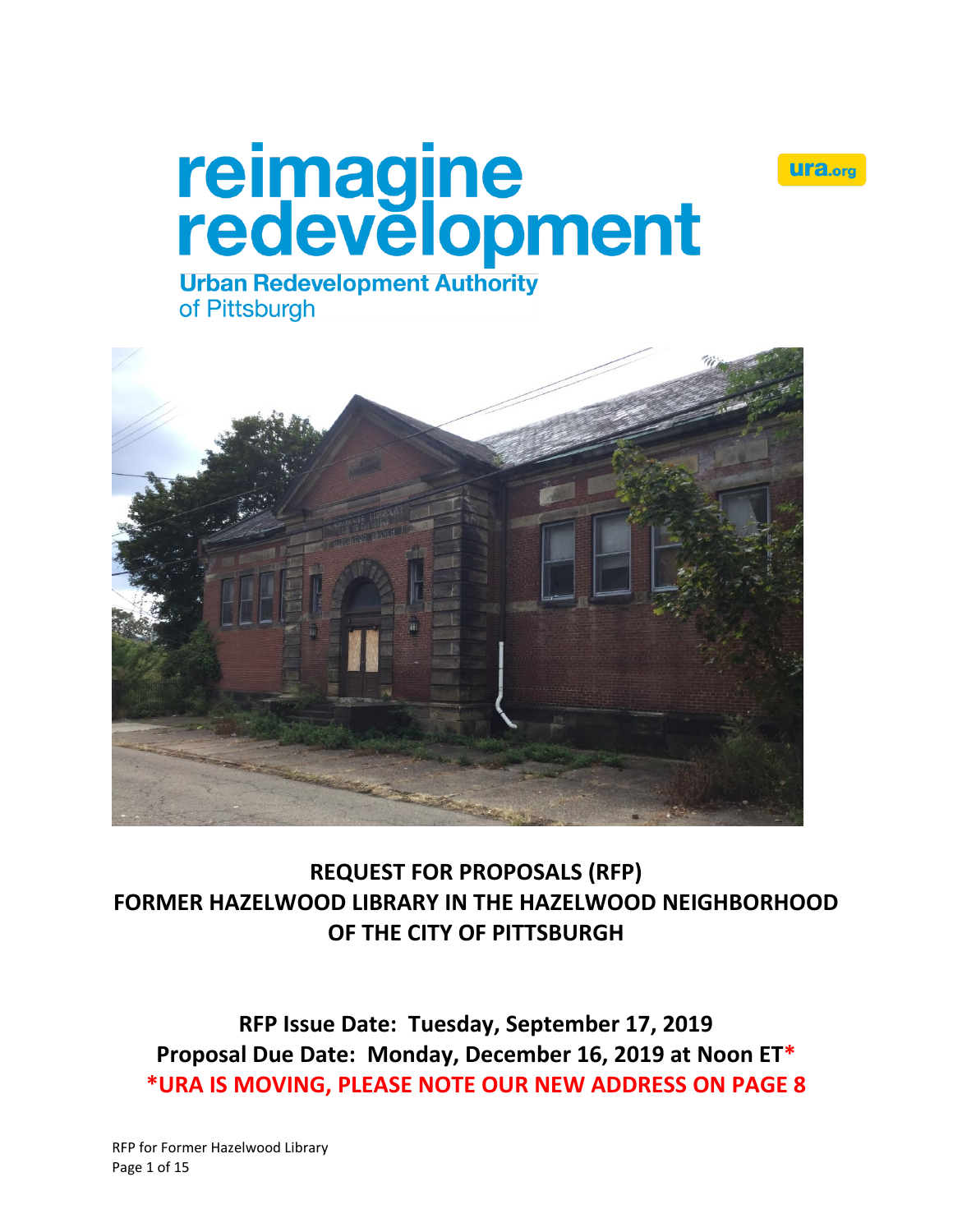## **URBAN REDEVELOPMENT AUTHORITY OF PITTSBURGH REQUEST FOR PROPOSALS (RFP) FORMER HAZELWOOD LIBRARY**

#### **1. INTRODUCTION**

The Urban Redevelopment Authority of Pittsburgh (URA) is requesting proposals from redevelopers or redevelopment teams (Redeveloper(s)) to purchase and redevelop the former location of the Carnegie Library of Pittsburgh's Hazelwood Branch, as well as several adjacent parcels. The goal of this RFP is to select a Redeveloper who can complete a high-quality, residential, community or special purpose facility as permitted by zoning R-1 DH while preserving the historic character of the former library. As the former library is a Local Historic Landmark, it should be maintained and preserved in accordance with local requirements and the Secretary of the Interior's *Standards for the Treatment of Historic Properties*. The redevelopment project should reflect the concepts and principles contained in the community's neighborhood plan, the Greater Hazelwood Neighborhood Plan (GHNP). See Section 4.D. for more information about the GHNP.

## **2. TENTATIVE SCHEDULE**

A tentative schedule for the proposal selection process is below. Redeveloper(s) must be available for the following meetings, interviews and deadlines.

| <b>RFP Issue Date</b>                           | Tuesday, September 17, 2019                       |
|-------------------------------------------------|---------------------------------------------------|
| Site Tour <sup>a</sup>                          | Wednesday, October 16, 2019, 9:30 a.m. - Noon ET  |
| Site Tour <sup>b</sup>                          | Wednesday, November 13, 2019, 9:30 a.m. - Noon ET |
| <b>Proposal Due Date</b>                        | Monday, December 16, 2019 at Noon ET              |
| Community Meeting with Redeveloper<br>Shortlist | January, 2020                                     |
| Interviews with Potential Redevelopers          | Early February, 2020                              |
| <b>URA Board Meeting</b>                        | Thursday, March 12, 2020                          |

- a. The structure included in the RFP will be made available to tour. Representatives from the URA and City will be available. RSVP your attendance to Claren Healey, [chealey@ura.org.](mailto:chealey@ura.org)
- b. A second site tour will occur closer to the due date. The structure included in the RFP will be made available to tour. Representatives from the URA and City will be available. RSVP your attendance to Claren Healey, [chealey@ura.org.](mailto:chealey@ura.org)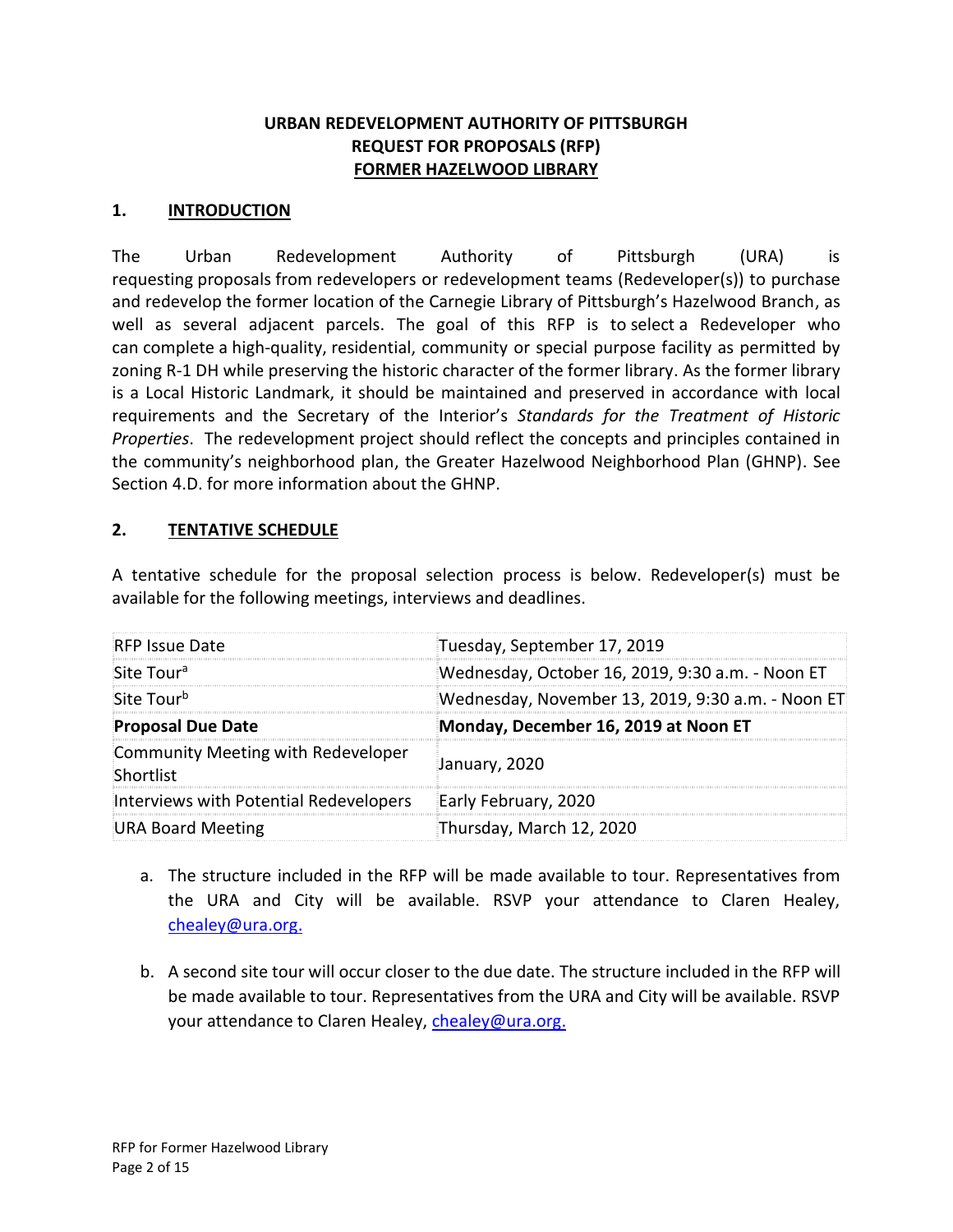#### **3. SITE INFORMATION**

|                         |                         | Lot Area in | <b>Property Owner</b> |
|-------------------------|-------------------------|-------------|-----------------------|
| <b>Block and Lot</b>    | <b>Address</b>          | Sq. Ft.     |                       |
| 1.56-B-240 (Structure)* | 4748 Monongahela Street | 16054       | City of Pittsburgh    |
| 2.56-B-247              | 145 Hazelwood Avenue    | 1800        | City of Pittsburgh    |
| 3.56-B-248              | 143 Hazelwood Avenue    | 1800        | City of Pittsburgh    |
| 4.56-B-252              | 135 Hazelwood Avenue    | 3000        | City of Pittsburgh    |
| 5.56-B-254              | 133 Hazelwood Avenue    | 4850        | City of Pittsburgh    |

**The URA will acquire the City-owned property and convey through URA's Disposition Process (Exhibit "A").**

# **A site map showing the development area is shown below.**

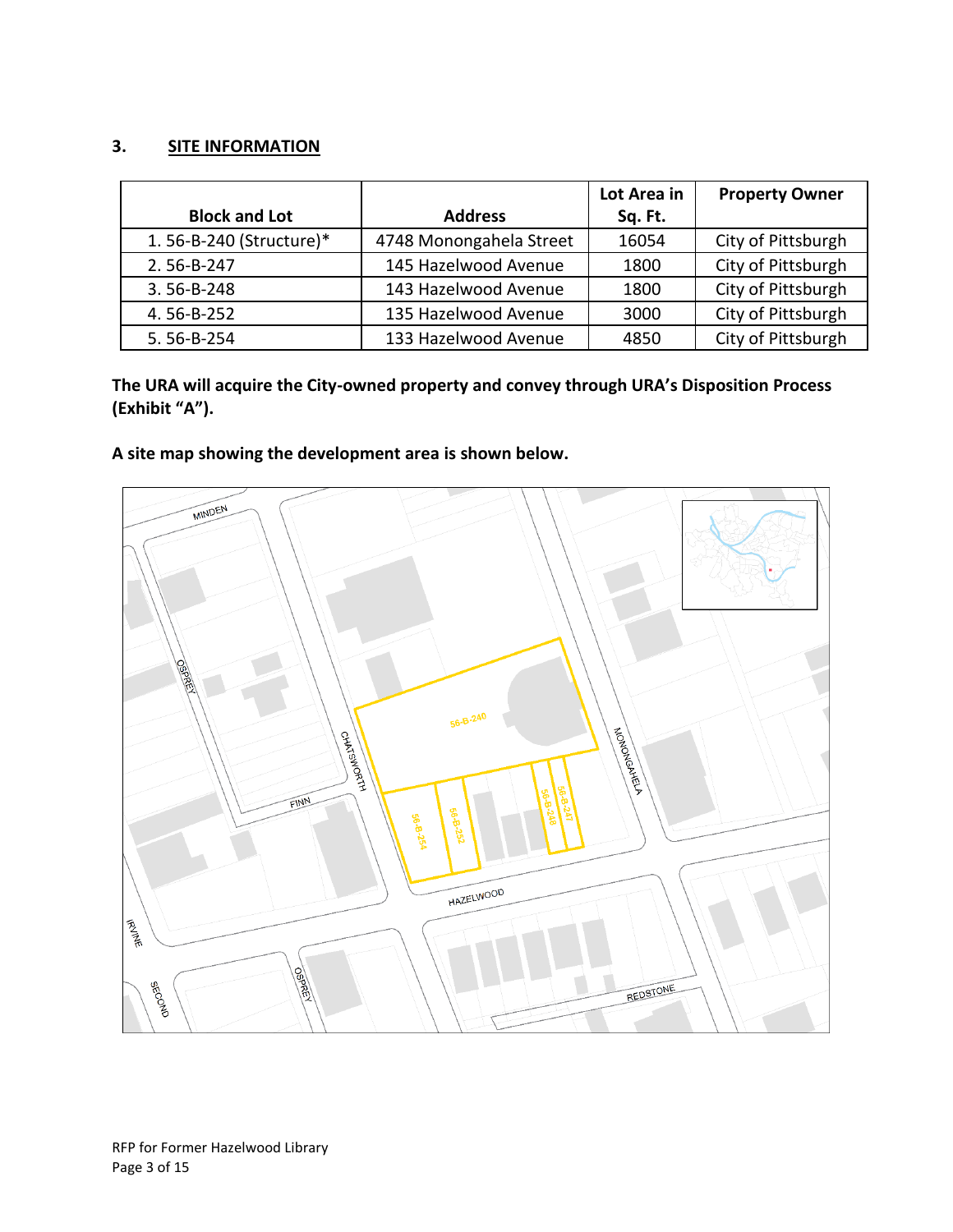| Neighborhood /<br>Location: | Hazelwood<br>15 <sup>th</sup> Ward, City of Pittsburgh |
|-----------------------------|--------------------------------------------------------|
| <b>Council District:</b>    | 5th                                                    |
| <b>Councilperson:</b>       | Corey O'Connor                                         |
| Zoning:                     | R-1 DH - Single-Unit Detached Residential High Density |
| <b>Preferred Reuse:</b>     | Mixed-Use                                              |
| <b>Sales Price:</b>         | \$109,000 (See Exhibits "B" and "C" for appraisals).   |

**\*The former library was designated as a Local Historic Landmark in 2004. The selected Redeveloper(s) will be responsible for obtaining all appropriate Historic Review Commission (HRC) approvals.**

# **4. BACKGROUND**

# **A. URA Information**

As the economic development agency for the City of Pittsburgh (City), the URA is committed to creating jobs, expanding the City's tax base, and improving the vitality of businesses and neighborhoods within the City. The URA achieves this mission by assembling, preparing and conveying sites for major mixed-use developments and by providing a portfolio of programs that include financing for business location, relocation, and expansion, housing construction and rehabilitation, and home purchases and improvements, among many others. The URA conducts these activities using unique powers granted by the Commonwealth's Urban Redevelopment Law to deploy and attach conditions to the use of public subsidy and the disposition of publicly-owned land. The URA is committed to equitable development and incorporates best practices for equity and inclusion into the URA's internal and external policies and activities.

The URA is a legal entity separate and distinct from the City of Pittsburgh. The URA works closely with the City in fulfilling its redevelopment mission.

Additional information regarding the URA may be found on the URA's website at [www.ura.org.](https://www.ura.org/)

# **B. Neighborhood Context**

Hazelwood is a primarily residential neighborhood situated in Pittsburgh's southernmost valley above the Monongahela River. It shares a border with four other City neighborhoods: Glen Hazel to the east-southeast, Squirrel Hill South to the east, Greenfield to the north, and South Oakland to the northwest. The two arterial roads that provide access to the neighborhood are Second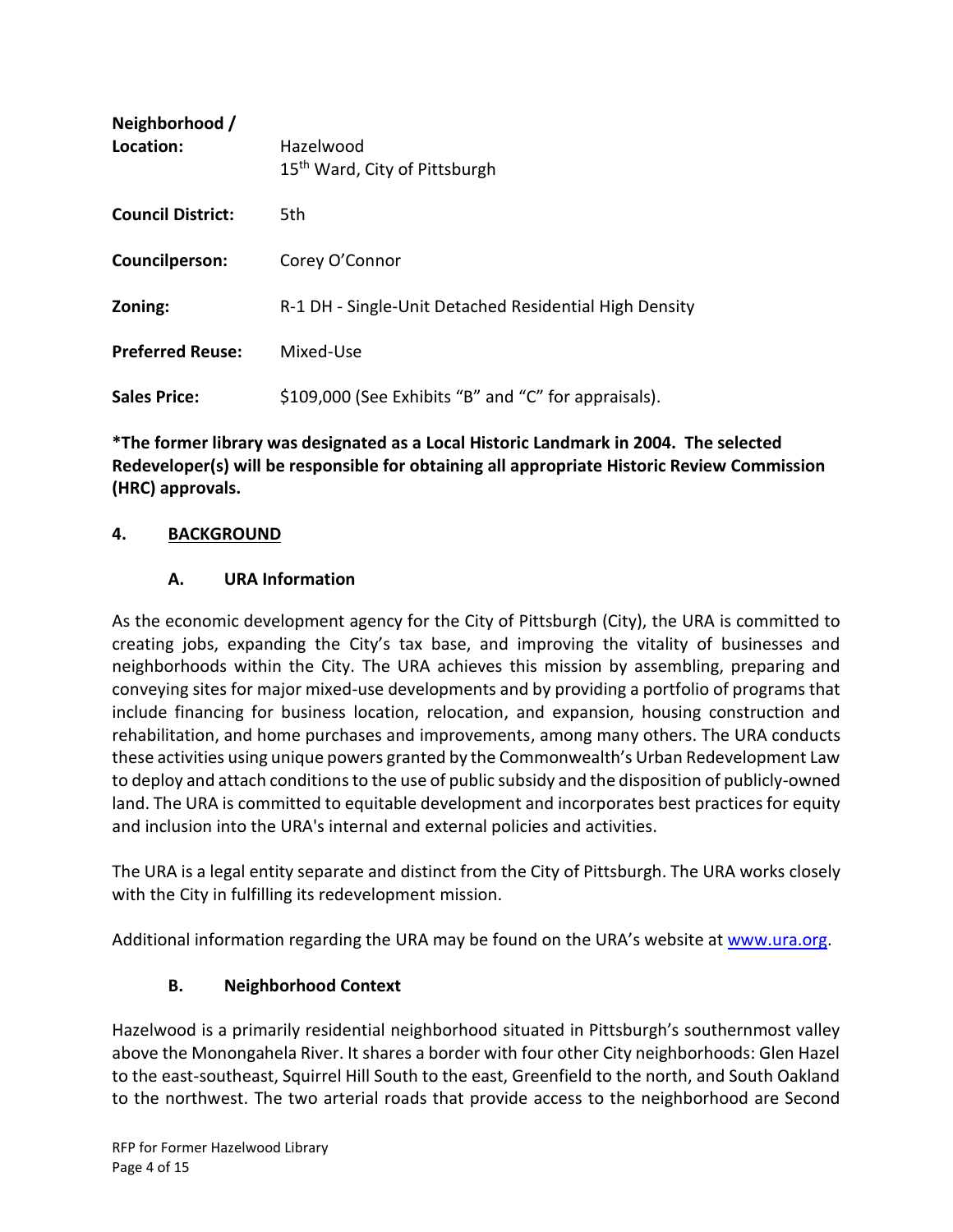Avenue – running north and south – and Hazelwood Avenue – running east and west. Hazelwood is accessible to Pittsburgh's major employment hubs – Oakland and Downtown Pittsburgh - via an approximate 10- to 15-minute drive on Second Avenue. Johnston Avenue, a local collector road that runs east-west, allows access to the Waterfront in Homestead by way of Glen Hazel and Squirrel Hill South neighborhoods.

Like many of Pittsburgh's neighborhoods, Hazelwood has experienced prolonged population decline. Recent U.S. Census data suggests the rate of population loss slowed significantly between 2010 and 2017, keeping in line with the City's overall population trend. Hazelwood is home to an estimated 3,823 residents and Glen Hazel is home to an estimated 948 residents. Together, these neighborhoods are commonly referred to as Greater Hazelwood and are home to an estimated 4,771 residents. Although most residents shop and dine outside of the neighborhood, recent commercial projects have increased neighborhood options and helped improve local market strength. Please see Section 4.E below for more information.

Hazelwood is home to a number of local institutions including the Hazelwood Branch of the Carnegie Library of Pittsburgh which relocated in 2014 to the business corridor at the intersection of Second Avenue and Tecumseh Street; Propel School which opened in 2014; several churches and faith organizations; and many community-serving, not-for-profit organizations working to improve the quality of life in Hazelwood.

Hazelwood also features significant greenspace (parks and groves) including a portion of the 183 acre greenspace known as the Hazelwood Greenway. These greenspaces are part of the rich recreational amenities within the neighborhood. Other recreational amenities include the Lewis Playground, located on Irvine at Minden Streets, and a KaBOOM! Playground located between Lytle Street and Roma Way, which opened in September 2016. Popular bicycle trails also run through Hazelwood including the Eliza Furnace Trail, which leads to Downtown and crosses over the Hot Metal Bridge onto East Carson Street in the South Side, and the Duck Hollow Trail, which leads to Oakland's universities, parks and museums. Hazelwood's unique location also places it within several miles of Schenley Park and Frick Park which feature a combined 1,100 acres of trails, woods and attractions.

The URA has created business district market profiles to provide a statistical snapshot of the area. The market profiles use a 2-minute drive time radius as a designation of the trade/market area around the center of the commercial corridor. These reports are meant to provide basic information and should not be considered conclusive comprehensive market studies. Data has been collected through ESRI Business Analyst, a GIS-based market data program. The 2018 Hazelwood's Market Profile – Second Avenue Commercial District can be accessed here: [https://www.ura.org/business-district-profiles/hazelwood-second-avenue.](https://www.ura.org/business-district-profiles/hazelwood-second-avenue)

The predominantly residential neighborhood of Greenfield is located half a mile north from the site, easily accessible via Hazelwood Avenue. Recent years have shown considerable growth in Greenfield's for-sale and rental residential markets. In 2010, Greenfield's population was 7,294, and by 2017 it had grown to 10,039. Bolstered by a mix of young families and students, Greenfield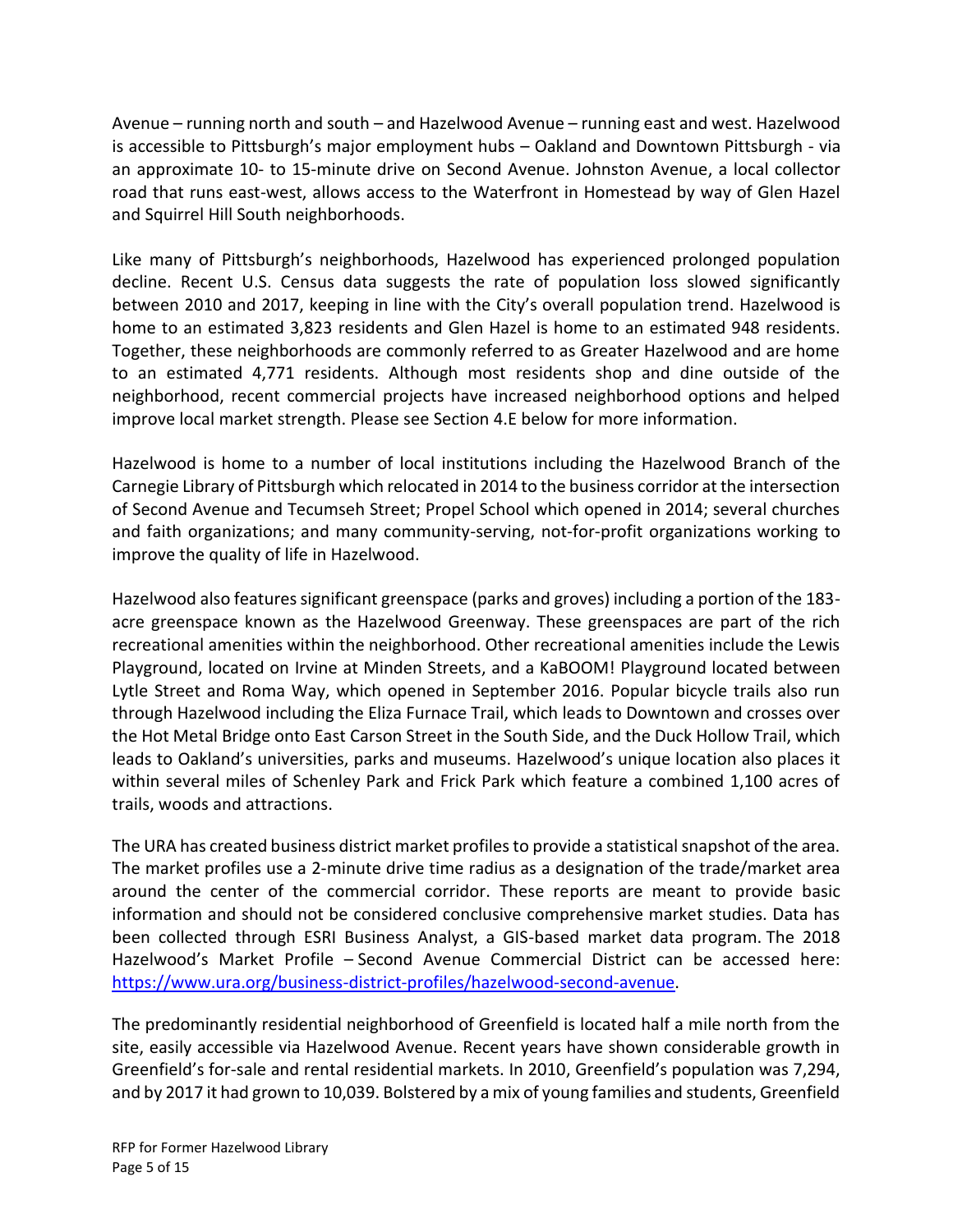has a minimal commercial footprint relative to its population; many residents leave the neighborhood to shop and dine. The ability to incorporate Greenfield's burgeoning market into this site's catchment area makes it all the more exciting as a development opportunity.

# **C. Community Outreach**

Hazelwood is home to several nonprofit advocacy organizations that are dedicated to improving the quality of life for Hazelwood's residents. These organizations include Hazelwood Initiative, Inc. (HI), a Community Development Corporation dedicated to improving the neighborhood's economic context by pursuing redevelopment projects; Center of Life, a nonprofit organization focused on empowering the Hazelwood community through programs and services; and the Greater Hazelwood Community Collaborative (GHCC), a coalition of organizations representing a wide variety of resident, nonprofit, business and governmental interests.

# **D. Neighborhood Planning Initiatives**

The Greater Hazelwood Community Collaborative (GHCC) and the City of Pittsburgh's Department of City Planning (City Planning) launched a neighborhood planning processin January 2017. The goal of this process is to create a comprehensive neighborhood plan that will proactively shape the Greater Hazelwood community for the next ten (10) years, ensuring the clear objective: development without displacement. The Greater Hazelwood Neighborhood Plan (GHNP) - also known as Greater Hazelwood: Our Hands. Our Plan. - will provide goals, policies and programs, and implementation tools to help guide future growth, protect neighborhood character, create new economic opportunity, and enhance the quality of life for all who live, work, visit and invest in Greater Hazelwood (Hazelwood + Glen Hazel). Guided by the community's vision statement, the GHNP planning process has involved discussion around priority topics like land and the built environment, mobility and transportation, community and economic development, environmental integrity, sustainability and art and cultural heritage. Additional information about the GHNP planning process can be found online at [https://pittsburghpa.gov/dcp/ghnp.](https://pittsburghpa.gov/dcp/ghnp)

Over the past two (2) years, the GHCC-led planning process has been carried out through a steering committee that convened community meetings, focus groups and interviews and empowered community action teams to inform, organize and inspire resident participation. The planning process is near completion. A draft of the GHNP can be found in Exhibit "D". A final version of the plan will be posted to Public Purchase when it becomes available.

# **E. Neighboring Development Projects**

1. Almono LLC's Hazelwood Green redevelopment project – a 178-acre former brownfield located along the Monongahela River - will have a significant impact on the rest of the Hazelwood neighborhood. The master plan anticipates the build-out of 3,600 mixedincome residential units; almost 72 acres of industrial, green tech, commercial and mixed-use development and 25 acres of parks and open space. In the near future, Hazelwood Green will be home to Carnegie Mellon University's [Next Manufacturing Center](https://engineering.cmu.edu/next/index.html) and Manufacturing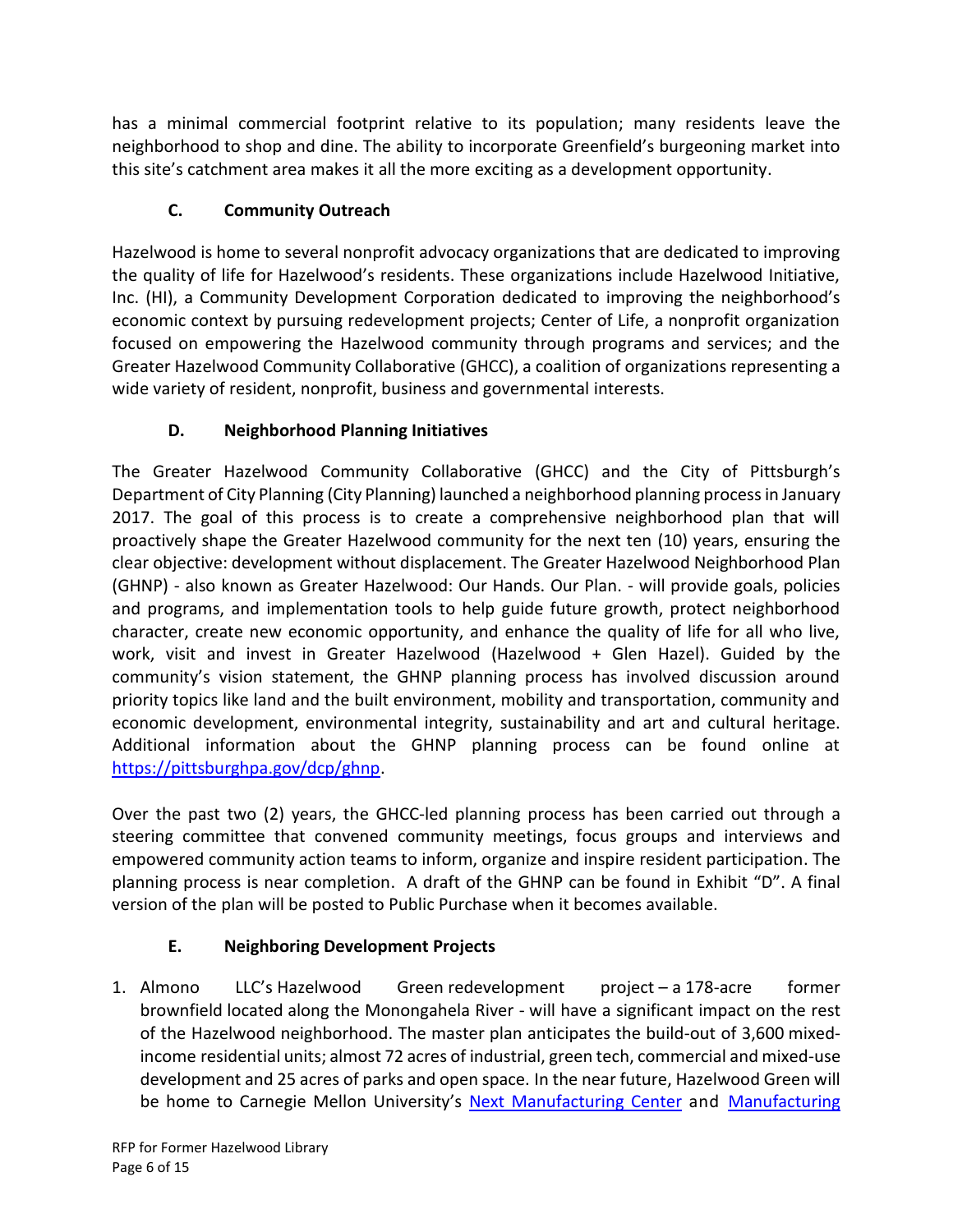[Futures Initiative;](https://engineering.cmu.edu/mfi/index.html) Advanced Robotics for Manufacturing (ARM); Uber; and Catalyst Connection (a workforce development organization). See [https://www.hazelwoodgreen.com](https://www.hazelwoodgreen.com/) for more information.

- 2. HI and the GHCC purchased Gladstone School for conversion to a mixed-use development including mixed-income rental housing, a permanent home for the Center of Life and its neighborhood-based youth and arts programming, and other job-generating uses. The Center of Life will develop the annex portion of the property.
- 3. The on-going purchase and rehabilitation of scattered sites along the Second Avenue business district, including the Spahr Building (4800 block, corner of Flowers Avenue) for Community Kitchen Pittsburgh; La Gourmandine Bakery (former D'Imperio's grocery store); Elizabeth Pharmacy (new façade); Floriated Interpretations Nursery (new business); and HI's purchase of 5017, 4944-48, 4901-4915, and 4838-40 Second Avenue for commercial redevelopment.
- 4. HI, in conjunction with the URA, has been active in rehabilitating single-family properties and selling them as affordable housing. Renovation of upwards of 13 scattered-site vacant homes for homeownership has begun through HI's Rehab for Resale program.
- 5. The URA has released an RFP for the redevelopment of multiple sites along the Second Avenue/Irvine Street Corridor. The RFP can be found at: <https://www.ura.org/proposals/second-avenue-rfp>.
- 6. HI's purchase and planned redevelopment of the former YMCA building on Monongahela Street
- 7. The private redevelopment of the historic Woods House, located at 4604 Monongahela and 160 Tullymet Streets, into a Scottish restaurant and pub is underway with completion planned in late 2019 or early 2020.
- 8. PennDOT is planning improvements to Second Avenue and Hazelwood Avenue. These improvements are intended to help open access to the new developments happening at Hazelwood Green. Additionally, minor street widening in certain locations is being considered.

# **F. Public Funding and Other Considerations**

Interested Redeveloper(s) should note there is no commitment by the URA to provide subsidy for this project. Proposals must take this into consideration.

## **5. SUBMISSION REQUIREMENTS**

## **Please note that the URA is currently using Public Purchase as its new RFP Platform.**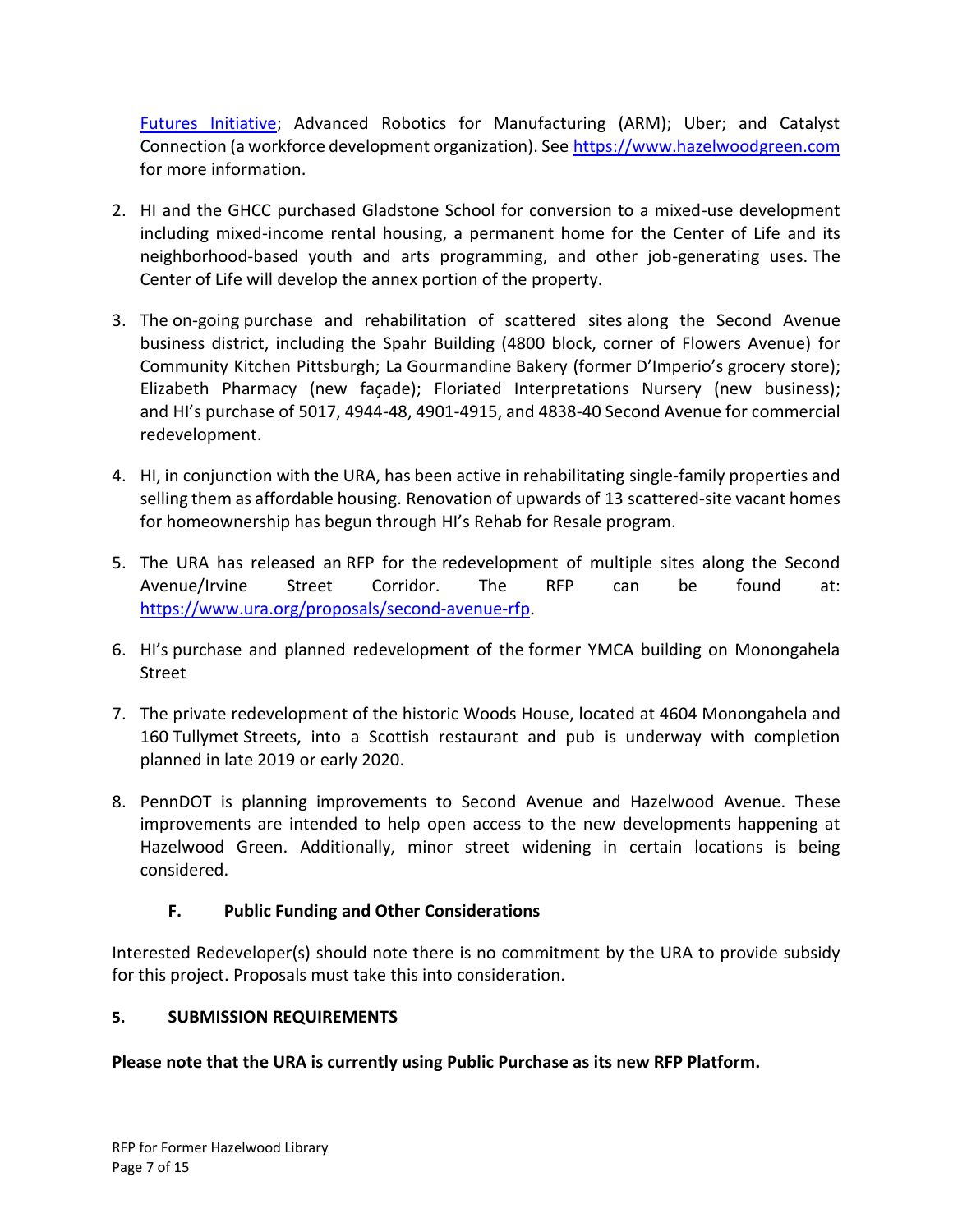Redevelopers must register online at <https://www.publicpurchase.com/> to submit their proposal. Additionally, thirteen (13) bound hard copies and one (1) electronic copy (flash drive, CD, or email) should be sent to the address below on or before the due date shown on the cover of this RFP:

# Claren Healey, Development Officer Real Estate Department **\*Urban Redevelopment Authority of Pittsburgh 412 Boulevard of the Allies, 9th Floor Pittsburgh, PA 15219**

All questions regarding this RFP should be submitted through the Public Purchase platform. See instructions on registering for and accessing Public Purchase in Exhibit "E."

The URA will not reimburse firms for any expenses incurred in preparing responses to this RFP.

# **6. PROPOSAL REQUIREMENTS**

The following proposal requirements will serve to establish a Redeveloper's overall capacity to complete this project and to meet the requirements and obligations associated with the land. Each submission should include the following:

1) RFP Summary Sheet

This should be the cover page and include the firm's name, contact person, and contact information. See Exhibit "F." **Please include this as a Microsoft Excel document in the electronic submission.**

- 2) Table of Contents
- 3) Development Team Profile

Provide a description of the development team, including but not limited to the developer, architect, engineer, etc.

- 4) Project Narrative
	- a. Description of development scenario and plan specific use, number, type of units, square footage and affordability mix for residential and/or commercial units
	- b. Description of preservation efforts to the former library building
	- c. Parking plans
	- d. Community engagement plan explain how you plan to engage the community and how you plan to incorporate their input if selected
	- e. Describe how the proposed development aligns with the Greater Hazelwood Neighborhood Plan
	- f. Explanation of ownership entity (single owner, partnership, LLC)
	- g. Prospective development timeline, including major milestones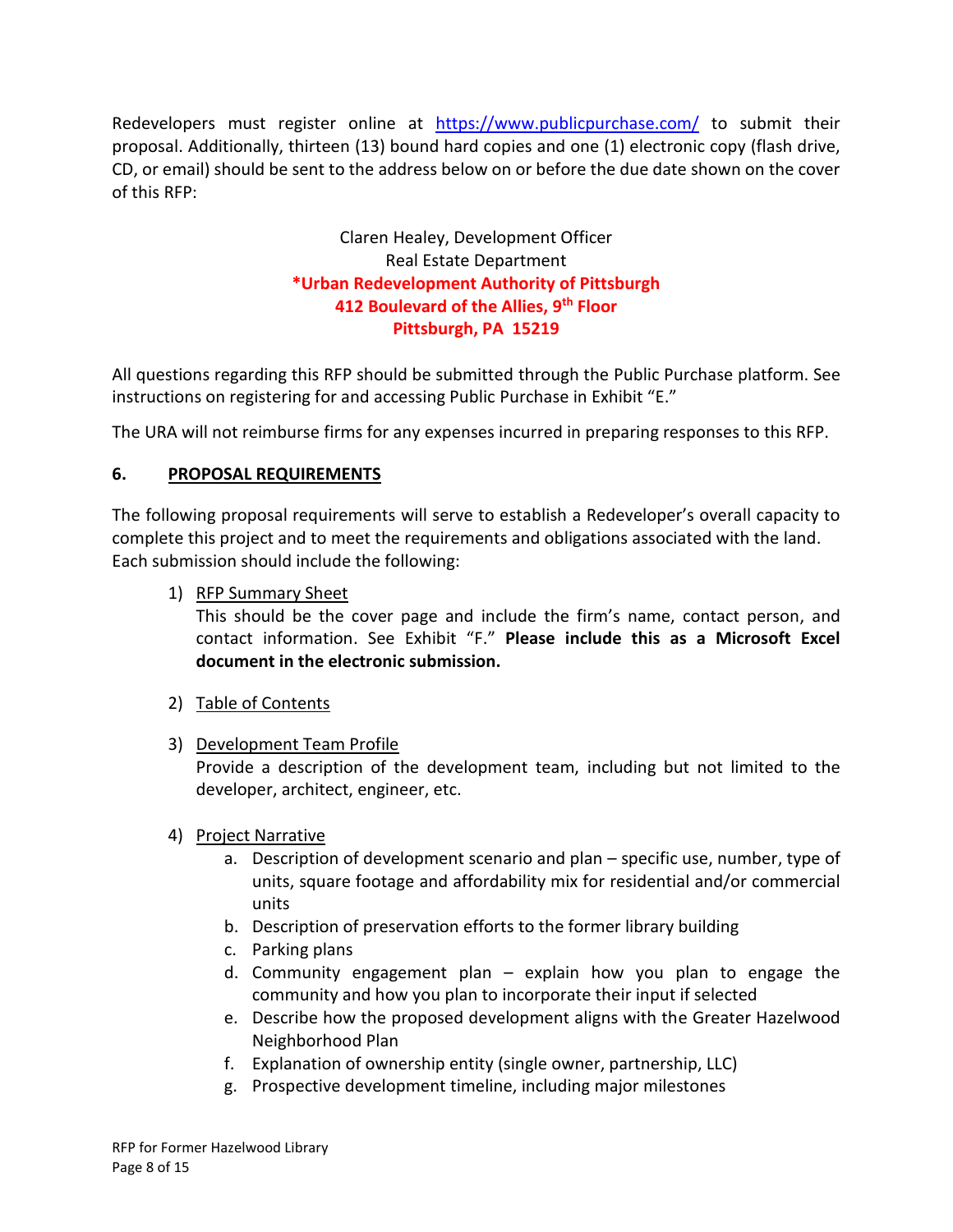- 5) Schematic Drawings of the Proposed Project
	- a. Massing Plan
	- b. Site Plan
	- c. Elevations
	- d. Renderings

# 6) Financial Capacity

- a. Detailed description of the ability to finance the costs associated with the project
- b. Identification of the people or entities in the proposed development team, including any and all joint venture, general, or limited partners and respective percentages of interest
- c. Role of each listed in b. above in the implementation of the development plan
- d. Statement of equity contribution with source identified
- e. Letter of Interest or references from lending institutions, if applicable
- f. Letters of Interest from potential tenants, if applicable
- g. Redeveloper's financial statements (under separate cover)
- 7) Budgets
	- a. Financing sources with funding gaps identified
		- i. If you propose to use Low Income Housing Tax Credits (LIHTC) as a source (either 9% credits or 4% credits), please include a LIHTC equity calculation.
		- ii. If there is a gap identified and you plan to apply for URA financing, please clearly identify funding amount, source and use
	- b. Project uses including Redeveloper's offer as well as projected hard and soft costs
	- c. Proforma including all anticipated operational and maintenance costs
	- d. Phased sources and uses, if applicable, with the first phase clearly identified
	- e. Completion of attached Project Sources and Uses of Funds Template (Exhibit  $(G'')$

# 8) Minority and Women-Owned Business Enterprise (MWBE) Requirements

a. The URA has a long history of diversity and inclusion within all of its programs and other activities. The URA encourages the full participation of minority and women business owners and professionals in this effort. The URA requires that all applicants demonstrate a good faith effort to obtain minority and womenowned business participation in work performed in connection with URA initiatives. The URA acknowledges and adheres to the City's goal of 18 percent (18%) minority and 7 percent (7%) women participation.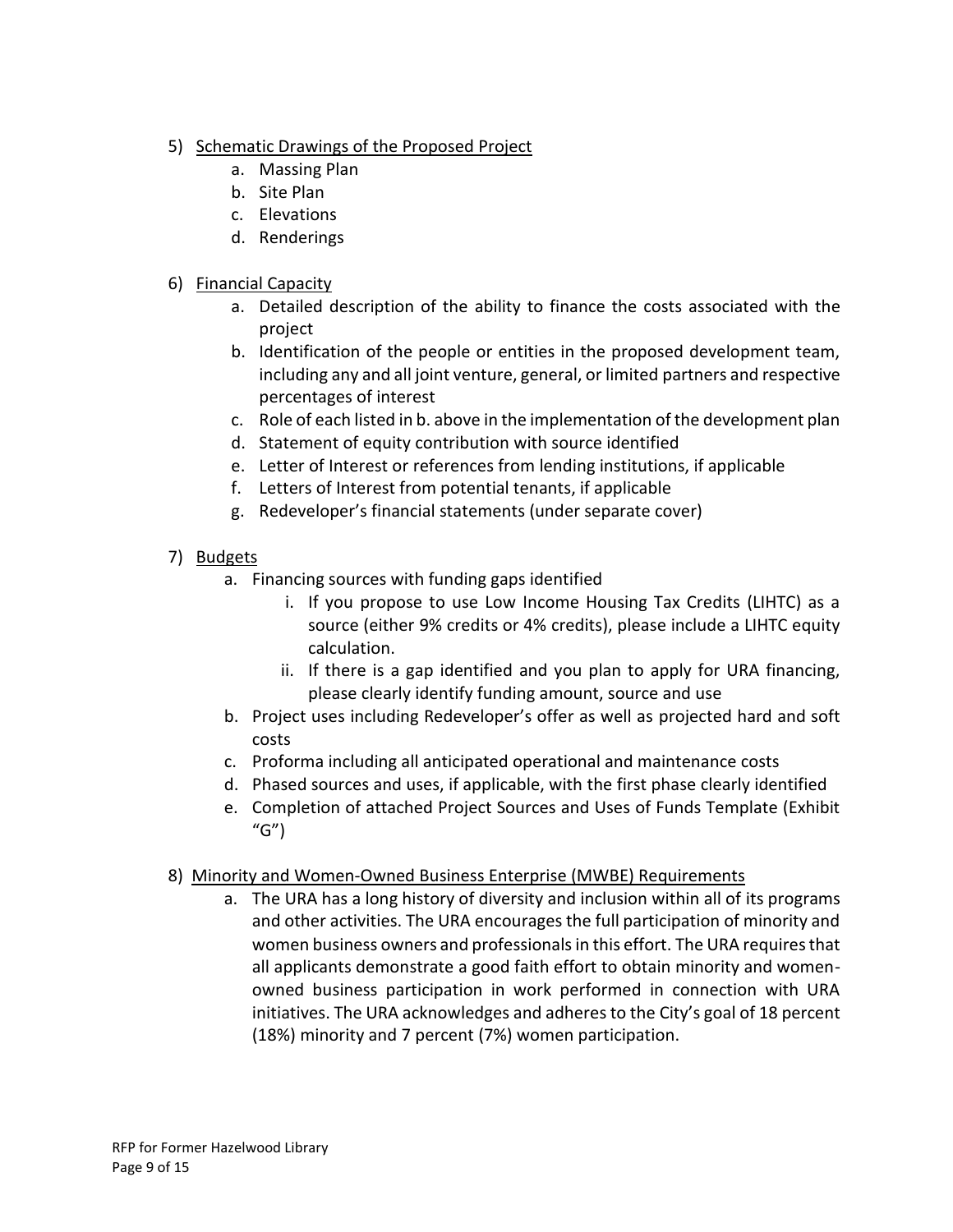- b. An MWBE narrative needs to be included with the respondent's proposal. See Exhibit "H" for MWBE Narrative Requirements. MWBE participation can be satisfied by:
	- i. Ownership/partnership of firm
	- ii. Use of minority or women-owned businesses as vendors
	- iii. Subcontracting with firms owned and controlled by minorities and/or women. If this is to be done, that fact, and the name of the proposed subcontracting firms must be clearly identified in the proposal.
- c. Any questions about MWBE requirements should be directed to the URA's MWBE program office at [mwbe@ura.org.](mailto:mwbe@ura.org)

## **Notice to MWBE Firms Interested in Contracting Opportunities**

If you are an MBE or WBE firm interested in working on this project, you may submit a capability statement describing your firm and the work that your firm would like to perform. Upon receipt of this statement, your firm will be added to a list of potential MWBE subcontractors, to be shared for consideration with the contract awardee(s). Interested firms should send capability statements to [mwbe@ura.org](mailto:mwbe@ura.org) no later than Thursday, February 27, 2020. Capability statements must be within the scope of work related to this project and clearly identify the limited scope.

Please note: Providing a capability statement does not guarantee that your firm will be contacted or contracted to work on this project.

The URA will not make an official recommendation as to which MWBE firms the project awardee(s) must utilize. All capability statements submitted by qualifying firms by Thursday, February 27, 2020 will be shared with the selected Redeveloper(s) to aid in the Redeveloper's good faith effort to meet the 18 percent (18%) MBE and 7 percent (7%) WBE goals for the project.

## 9) Minority Workforce Inclusion (MWI) Narrative Requirements

- a. In accordance with City of Pittsburgh Executive Order Number 2018-03, the URA requires that all respondents demonstrate and document a good faith effort to meet or exceed the City's 12 percent (12%) minority workforce inclusion (MWI) goal for all URA projects with total project costs of \$500,000 or greater. As a matter of policy, all proposal packages submitted to the URA must include an MWI narrative detailing how the respondent plans to meet the URA's expressed MWI goal of 12 percent (12%). If awarded the project, the respondent will be asked to submit an MWI plan evidencing that 12 percent (12%) of the labor hours are fulfilled by minority workers.
- b. MWI participation can be fulfilled by: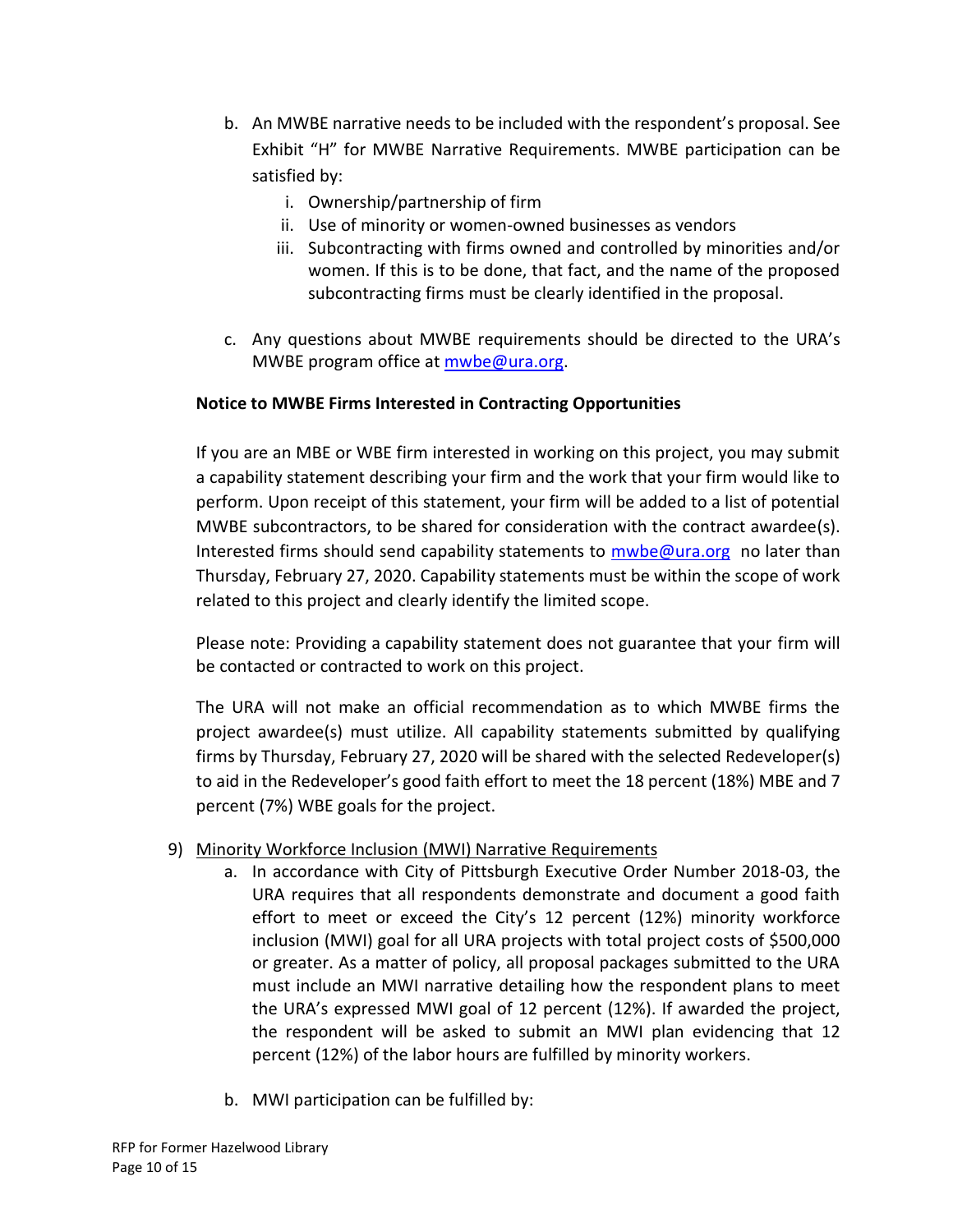- i. Employment level of minorities and/or women in the firm
- ii. Staffing of minorities and/or women on URA matters
- c. See Exhibit "I" for MWI requirements. Any questions about MWI requirements should be directed to the URA's MWBE program office at **mwbe@ura.org**.

## 10) Pittsburgh p4 Performance Measures

The p4 Performance Measures are an evaluation tool that informs the alignment of investments in real estate development projects to the City's commitment to sustainable and equitable practices. If project costs are expected to exceed \$2,000,000, a p4 Narrative must be included with the Redeveloper's proposal. See Exhibit "J" for p4 Narrative requirements.

#### 11) Relevant Development Experience

- a. Brief description of similar projects (date, location, concept)
- b. Experience with Local and Federal preservation requirements on similar projects
- c. Photographs of projects
- d. References strong references include banks, municipal entities, codevelopers, tenants and press clippings that include project descriptions to describe previous work
- e. Brief description of community engagement in previous projects

## 12) Other Information

Please provide any other information you believe is pertinent to the URA's consideration of your firm.

#### **7. SELECTION CRITERIA**

Proposal responses will be evaluated by a review committee comprised of community representatives, representatives of local elected officials, a representative from the Department of City Planning, and various URA staff. The URA intends to make a recommendation to its Board to enter into exclusive negotiations with a Redeveloper.

One or more Redevelopers may be asked to meet with the selection committee in a formal interview process.

A Redeveloper will be selected based on, but not limited to, the criteria listed below. The URA reserves the right to weigh each of these criteria differently and as set forth in Section 9, waive any of these criteria in its discretion.

1. Appropriateness of the proposed plan as it relates to the Greater Hazelwood Neighborhood Plan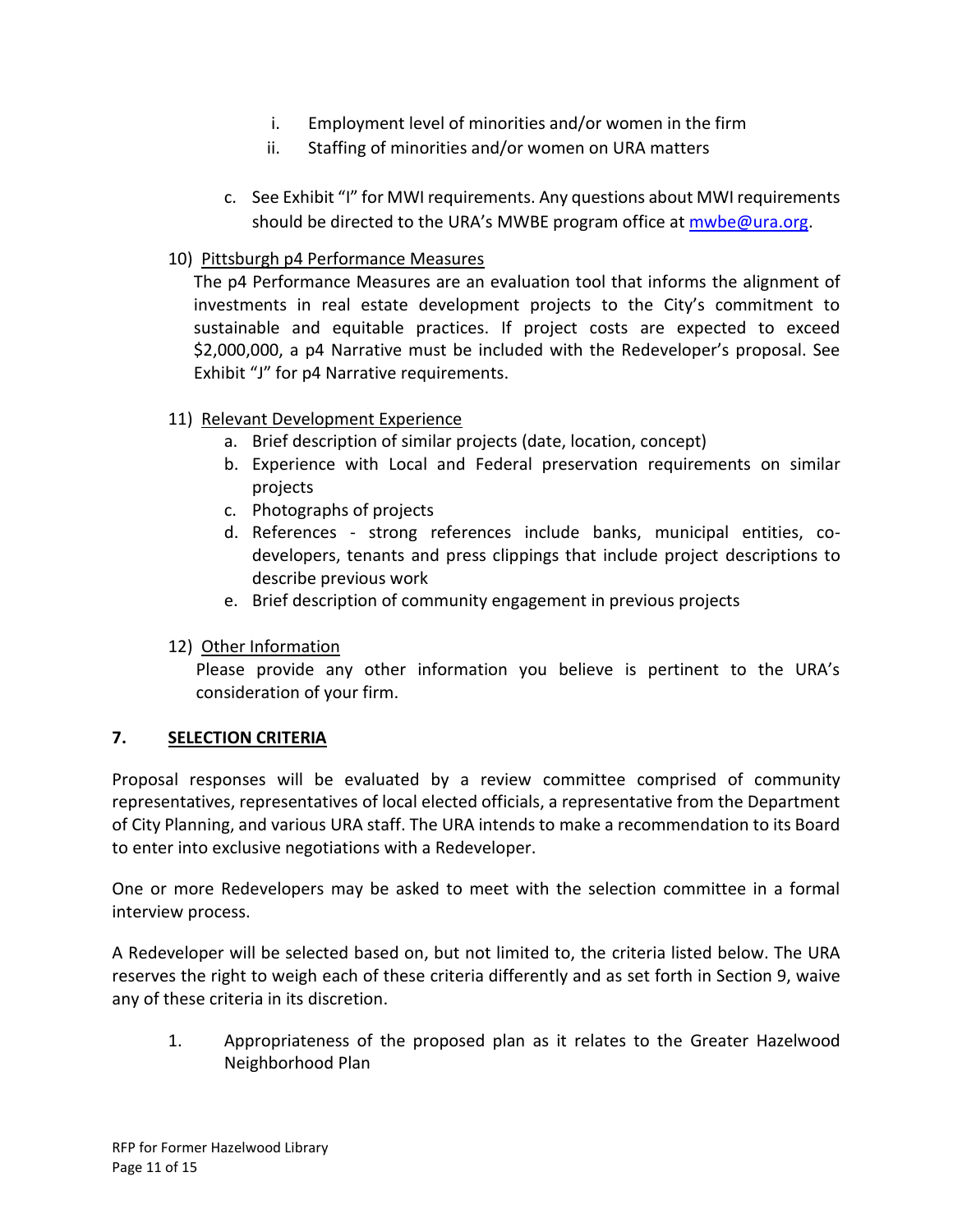- 2. Redeveloper's experience in completing similar projects and/or Redeveloper's training, skills, and experiences that provide evidence of Redeveloper's ability to complete the proposed development
- 3. Ability to assemble a team with the appropriate specialties
- 4. Demonstration of the ability to attract and secure financing
- 5. Commitment to p4 Performance Measures
- 6. Commitment to Minority and Women-Owned Business Enterprise (MWBE) participation
- 7. Experience with community engagement in previous projects and demonstration of commitment to follow the URA's Community Input Process, (Exhibit "K"), for community participation and interaction for the project
- 8. Commitment to giving community residents first consideration for employment opportunities

A Redeveloper will be recommended to the URA Board based on the overall quality of the proposed project. The URA does not sell land for speculative purposes. Any such proposal to acquire and hold the land with construction to occur when, and if, it is successfully marketed will be rejected. Furthermore, the URA will reject any Redeveloper which intends to purchase the entire site but develop only a portion of that site. If that is the intention, the Redeveloper should submit a response for a portion of the site.

The evaluation of the Redeveloper's qualifications, experience and capacity will be based upon information in the proposal submitted by the Redeveloper, interviews, investigation of projects completed by the Redeveloper, assessment of performance in previous undertakings and other pertinent factors. The URA will follow its Disposition Process (see Section 8 below) which includes significant design review and construction oversight.

The URA Board must approve any and all Redevelopers who purchase URA land.

## **8. DISPOSITION PROCESS**

Should the URA Board select a Redeveloper for the site, such Redeveloper will be required to comply with the URA's Disposition Process. As part of this process, the Redeveloper must show that all funds needed for the fully-realized project are available at the time of closing. In order to give the community a level of comfort that the site will be responsibly redeveloped, the URA will review the Opinion of Probable Cost and construction plans against the evidence of financing to determine if the information presented is reasonable and corresponds. The URA will not close on a property until all the terms of the disposition process are fulfilled. See Exhibit "A" for Disposition Process Overview.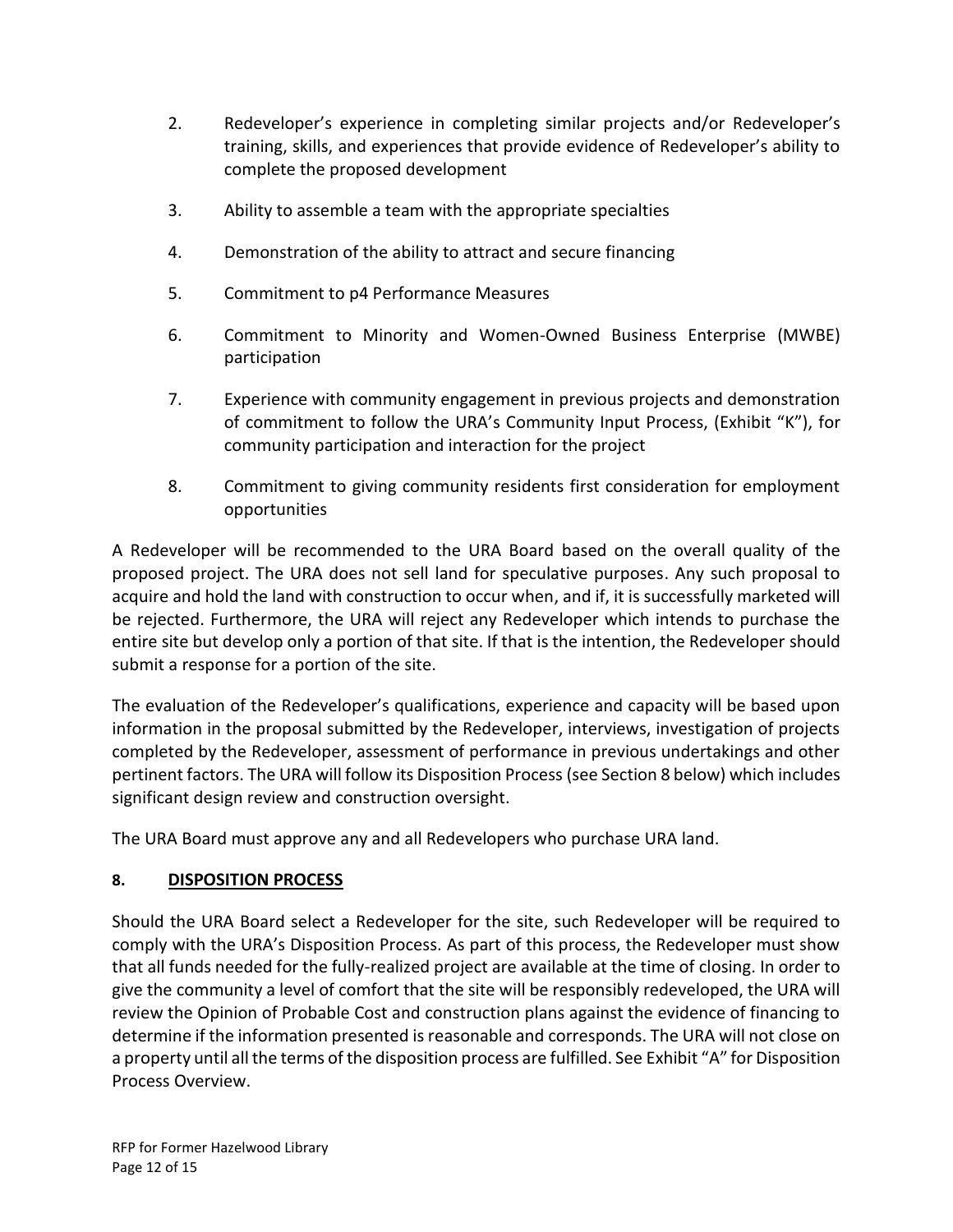The Redeveloper must be willing to enter into a written Disposition Contract with the URA. The Disposition Contract is the binding document that details the Redeveloper's plan to design, finance, purchase and construct the redevelopment project. Taxes, liability insurance, site security, and all aspects of owning and redeveloping the property shall be the full responsibility of the Redeveloper at the time of sale as specified in the Disposition Contract.

The URA Board must approve any and all Redeveloper(s) who purchase URA property. Upon URA Board approval, the Redeveloper's purchase of the property will occur after execution of a Disposition Contract, approval of the final construction documents and issuance of a building permit. The purchase of the property will occur simultaneously with the closing on the Redeveloper's construction financing.

# **9. LEGAL INFORMATION**

The URA shall have the right to verify the accuracy of all information submitted and to make such investigation as it deems necessary to determine the ability of a Redeveloper to perform the obligations in the response. The URA in its discretion reserves the right to reject any response when the available evidence or information does not satisfy the URA that the Redeveloper is qualified to carry out properly the obligations of the response; is a person or firm of good reputation or character for strict, complete and faithful performance of business obligations; or if the Redeveloper refuses to cooperate with and assist URA in the making of such investigation.

- 1. Inspection of Parcel: Redeveloper(s) shall be given an opportunity to inspect the property and the title to the property, among other things. If the Redeveloper is selected and elects to proceed after exercising its due diligence, it shall acquire or take possession of the parcel(s) in "AS-IS" CONDITION, unless otherwise agreed to by the URA in its discretion, in a Disposition Contract.
- 2. Building Permits, Zoning Variances and Financial Viability: The sale of the property in no way guarantees or warrants grading permits, building permits, zoning variances or financial viability. The URA reserves the right to refuse to sell the property until a Redeveloper is able to obtain all necessary permits.
- 3. Disclaimer of Liability: Redeveloper(s) acknowledge by submitting information and proposals to the URA that the URA does not undertake any obligations and shall have no liability with respect to the development program, this RFP and responses thereto, nor with respect to any matters related to any submission by a Redeveloper.
- 4. Minority and Women-Owned Business Enterprises (MWBE) Requirements: The URA requires that all applicants demonstrate a good faith effort to obtain minority and women-owned business participation in work performed in connection with URA initiatives. The URA acknowledges the City's goal of 18 percent (18%) minority and 7 percent (7%) women participation in planning and/or professional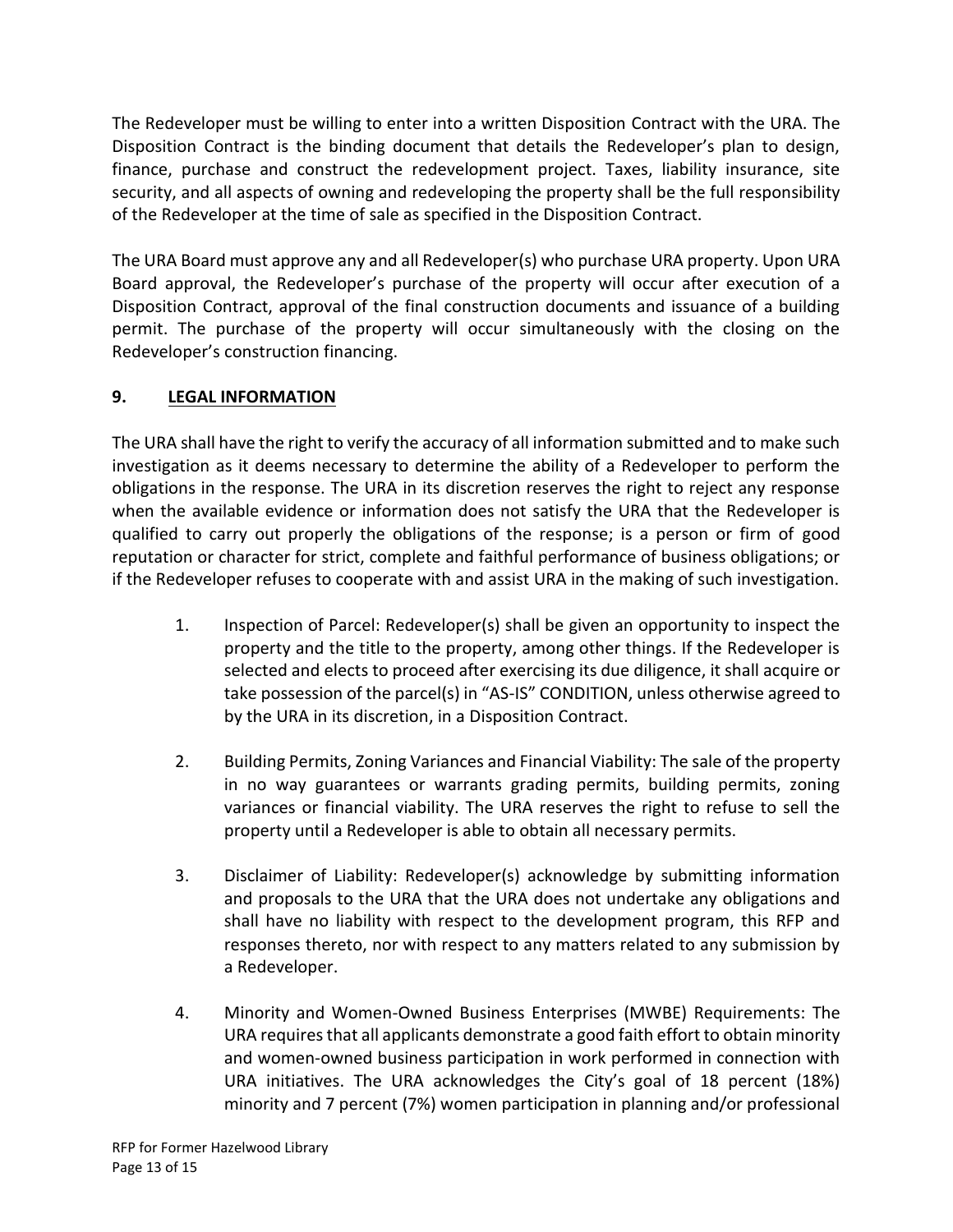service activities. Any questions about MWBE requirements should be directed to the URA's MWBE program office at [mwbe@ura.org.](mailto:mwbe@ura.org)

- 5. Sustainability Requirements: The selected Redeveloper(s) will be required to demonstrate a good faith effort to incorporate environmentally sustainable features and practices into their development plan. If selected by the URA's Board of Directors as the Redeveloper(s) for this project, the Respondent(s) will be asked to submit an updated MWBE Narrative with its Redevelopment Proposal Package, and a detailed p4 checklist prior to closing on a loan and/or land transaction.
- 6. The Redeveloper(s), for itself and its employees, contractors, and primary subcontractors, agrees not to discriminate against or segregate any person or group of persons on any unlawful basis in the construction, sale, transfer, use, occupancy, tenure or enjoyment of the property or any improvements erected or to be erected thereon, or any part thereof.
- 7. The URA reserves the right to accept an offer or proposal other than the highest offer.
- 8. The URA reserves the right to negotiate with any, all, or none of the Redevelopers and to recommend another Redeveloper in the event that the originally selected Redeveloper defaults or fails to execute a disposition contract.
- 9. The URA shall be the sole judge as to which, if any, proposals and Redeveloper(s) best meet the selection criteria. Notwithstanding anything in this RFP to the contrary, URA reserves the right to reject any or all proposals received, to waive any submission requirements contained within this RFP, and to waive any irregularities in any submitted proposal.
- 10. This RFP is submitted subject to errors, omissions and/or withdrawal without notice by the URA at any time.
- 11. All proposals, including attachments, supplementary materials, addenda, etc. shall become the property of the URA and will not be returned.
- 12. Addenda will be posted on Public Purchase. All such addenda shall become part of the RFP documents. All Redevelopers shall be bound by such addenda, whether or not received by the Redevelopers.
- 13. Conflicts of Interest: Responsive firms and their team members must have no conflicts of interest with regards to any other work performed by the Redeveloper for the URA, the City, or any related entity.